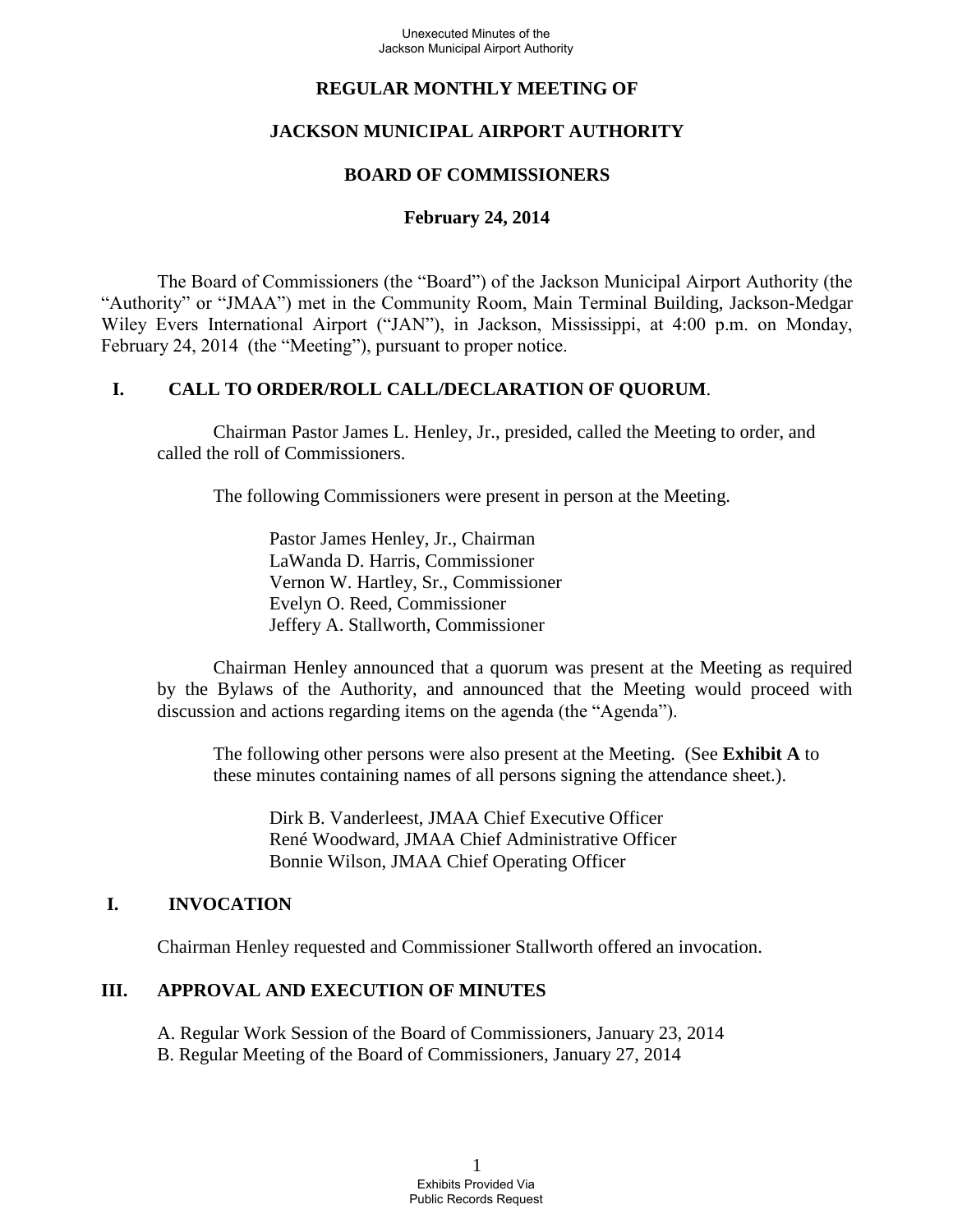After discussion and review and upon motion made by Commissioner Stallworth, seconded by Vice Chairman Reed, and unanimously approved by the affirmative votes of all Commissioners present, the following resolution was made and entered.

**RESOLVED (CY 2014-12)** that the Board hereby approves the Minutes of the Regular Work Session of the Board of Commissioners, January 23, 2014 and of the Regular Meeting of the Board of Commissioners, January 27, 2014, as presented and directs that said minutes be filed in the appropriate minute book and records of the Authority.

#### **IV. PUBLIC COMMENTS**

Chairman Henley noted and it was confirmed by Dirk B. Vanderleest, JMAA Chief Executive Officer there is a sign-in sheet for persons wanting to make public comments; none have signed asking to make comment at this meeting.

#### **V. ELECTION OF VICE CHAIRMAN**

**WHEREAS**, it was noted that with the ending of Sylvia Stewart's tenure on the Board, it was appropriate that the Board elect a Vice Chairman to serve during the remainder of the current Fiscal Year and Commissioner Stallworth moved that Commissioner Evelyn O. Reed be elected and designated by the Board as its Vice Chairman, Commissioner Harris seconded this motion. There was no other discussion or nominations and the Board unanimously voted to elect Commissioner Evelyn O. Reed as its Vice Chairperson.

**RESOLVED (CY 2014-13)** that the Board hereby elects Commissioner Evelyn O. Reed to serve as Vice Chairman of the Board during the remainder of Fiscal Year 2014 and until the taking of office of her successor.

Chairman Pastor James Henley previously expressed during the February 20, 2014 Work Session his concerns about a potential conflict of interest relative to his execution of warrants paying withheld wages of JMAA employees to him in his capacity as U.S. Bankruptcy Trustee pursuant to U.S. Bankruptcy Court orders. After discussion, Commissioner Stallworth moved and Commissioner Harris seconded:

**WHEREAS**, a concern has arisen as to whether there may be a conflict of interest presented by Chairman Henley's, as Chairman of the Board, signing warrants directing withholding of payment of withheld wages to Pastor James L. Henley in his capacity as a Bankruptcy Trustee,

**NOW, THEREFORE, BE IT RESOLVED (CY 2014-14)**, that the Board of Commissioners hereby designates Commissioner Evelyn O. Reed, Vice Chairman, to sign by hand or through automated process any and all warrants directing withholding or payment of withheld wages pursuant to Bankruptcy Court order to Pastor James Henley in his capacity as a Bankruptcy Trustee; and

**FURTHER RESOLVED** that Board Counsel shall request an opinion from the Attorney General of the State of Mississippi concerning any conflict of interest created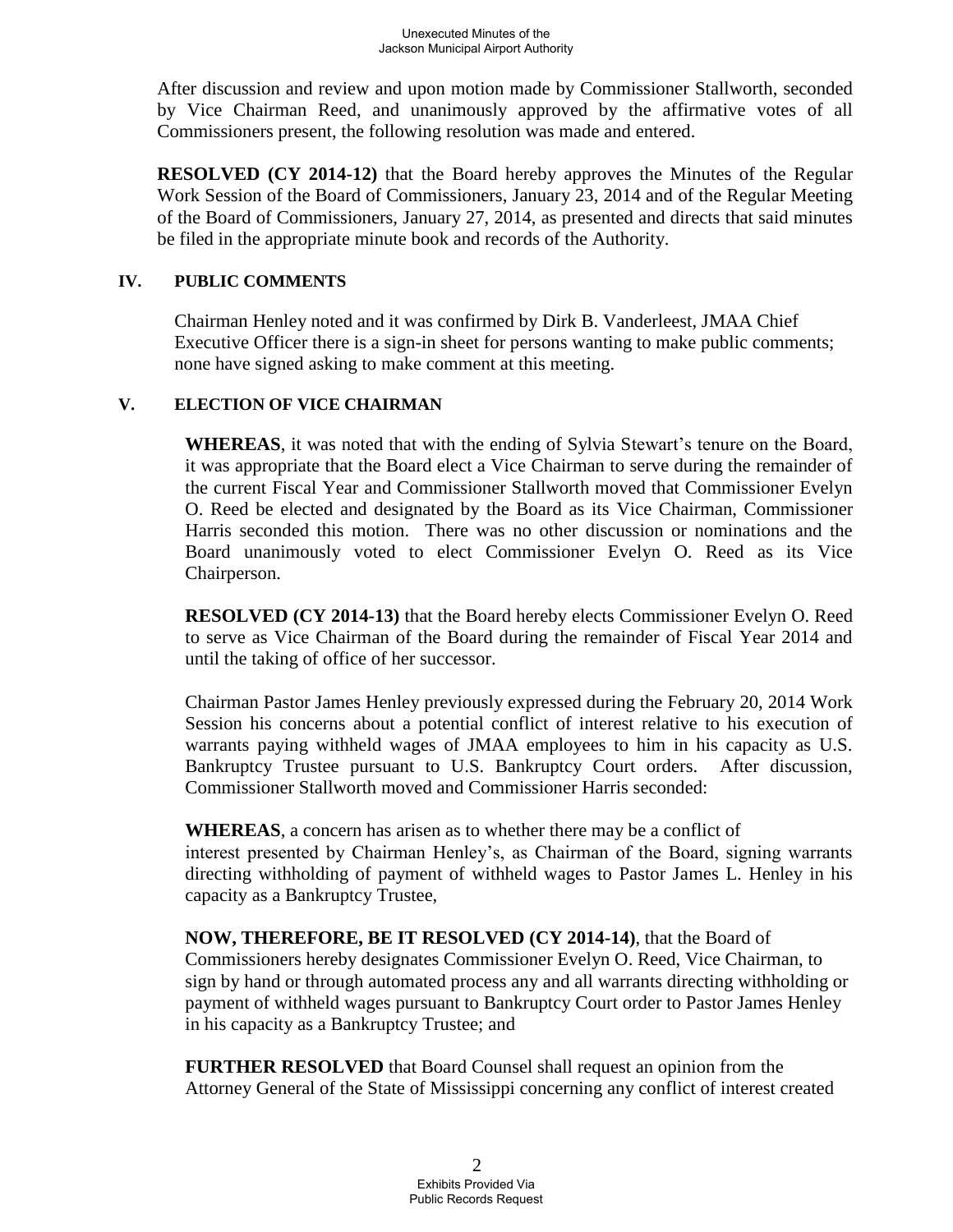by Commissioner Pastor James Henley's signing any warrant directing withholding of or payment of withheld wages to James Henley in his capacity as Bankruptcy Trustee.

Commissioners Hartley, Stallworth, and Harris voted "aye". Commissioners Reed and Henley abstained from that part of Resolution designating the Vice Chairman to sign warrants but voted "Aye" regarding the direction to the attorneys to seek an opinion from the Attorney General.

#### **VI. REPORTS**

A. Chief Executive Officer.

Mr. Vanderleest directed the Board's attention to the Airport Project Manager Summary and the Airport Activity Statistics Report as found in the packet (**the "Packet" 3/24/14)** distributed to the Board prior to the Meeting and discussed these reports with the Board. A copy of the Packet is attached as an exhibit to the minutes of the Meeting.

- *1. Airport Project Manager Summary, Period Ending January 31, 2014.*
- 2. *Airport Activity Statistics Report, Period Ending January 31, 2014.*
	- 3. Employee and Organizational Recognitions.

Mr. Vanderleest acknowledged and presented Mr. Troy Nix as the The Employee of the Month for February 2014. Mr. Vanderleest commended Mr. Nix, a Certified Police Officer within the Department of Safety for his valuable services.

B. Attorney's Report.

Attorney John L. Walker handed out legislation text and commented that there has been no change in the status since the Work Session.

C. Chairman's Remarks.

Chairman Henley noted that this was the first regular meeting for newly appointed Commissioner LaWanda D. Harris and on behalf of the other Commissioner welcomed her to the JMAA Board of Commissioners.

## **VII. ACTION ITEMS.**

#### **A. Financial Matters**

- **1.** *Financial Reports for period ending January 31, 2014* 
	- *a.* Balance Sheet:
	- b. Income Statement:
	- c. Claims Docket for January 31, 2014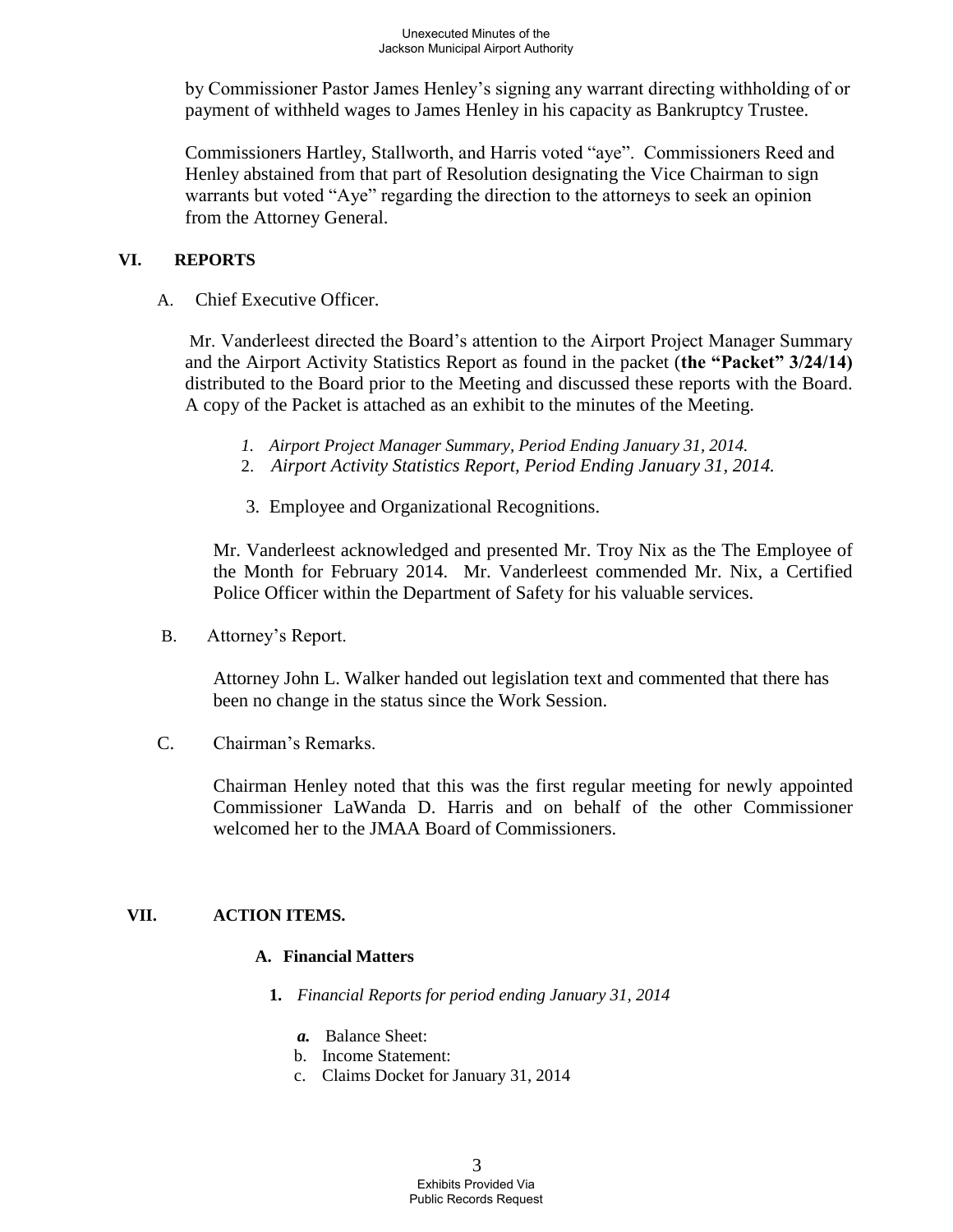Mr. Vanderleest directed the Board's attention to the Balance Sheet and Income Statement for January 2014 and the Claims Docket for January 2014, which were included in the Packet, and discussed these with the Board.

Thereafter, the Board considered the financial reports and the Claims.

# **RESOLUTION (CY 2014-15) ACCEPTING FINANCIAL REPORTS FOR JANUART 2014, AND APPROVING AND AUTHORIZING PAYMENT OF CLAIMS DOCKET FOR JANUARY 2014**

**WHEREAS,** the Board of Commissioners (the "Board") of the Jackson Municipal Airport Authority (the "Authority") has reviewed and considered (i) the Balance Sheet and Income Statement for the Authority for the month and period ending January 2014 (the "Financial Reports"), and (ii) the Claims Docket for the Authority for the month of January 2014 (the "Claims"), each of which was (i) included in the packet distributed to the Board prior to the February 24, 2014, Regular Monthly Meeting of the Board, and (ii) incorporated herein by reference;

**NOW, THEREFORE, BE IT RESOLVED**, that the Board does unanimously hereby (i) accepts the Financial Reports and (ii) approves and authorizes payment of the Claims in the total amount of \$821,666.00.

#### **B. Service Agreements.**

The Board then considered action on Service Agreements

1. Landscaping Services East Metro Parkway, JAN: Authorize Agreement (Green Oak Garden Center, LLC)

# **RESOLUTION (CY 2014-16) APPROVING AND AUTHORIZING SERVICE AGREEMENT WITH GREEN OAK GARDEN CENTER, LLC**

Upon motion by Commissioner Stallworth, Seconded by Vice Chairman Reed the following RESOLUTION was made and unanimously adopted.

**WHEREAS,** the staff of the Jackson Municipal Airport Authority (the "Authority") has recommended that the Board of Commissioners (the "Board") of the Authority approve and authorize certain actions with respect to the service agreement identified below and as more particularly described in a memorandum (i) included in the packet distributed to the Board prior to the February 24, 2014 Regular Monthly Meeting of the Board, and (ii) incorporated herein by reference; and

**WHEREAS,** the Board has reviewed the Memorandum and considered the recommendations therein by the staff of the Authority;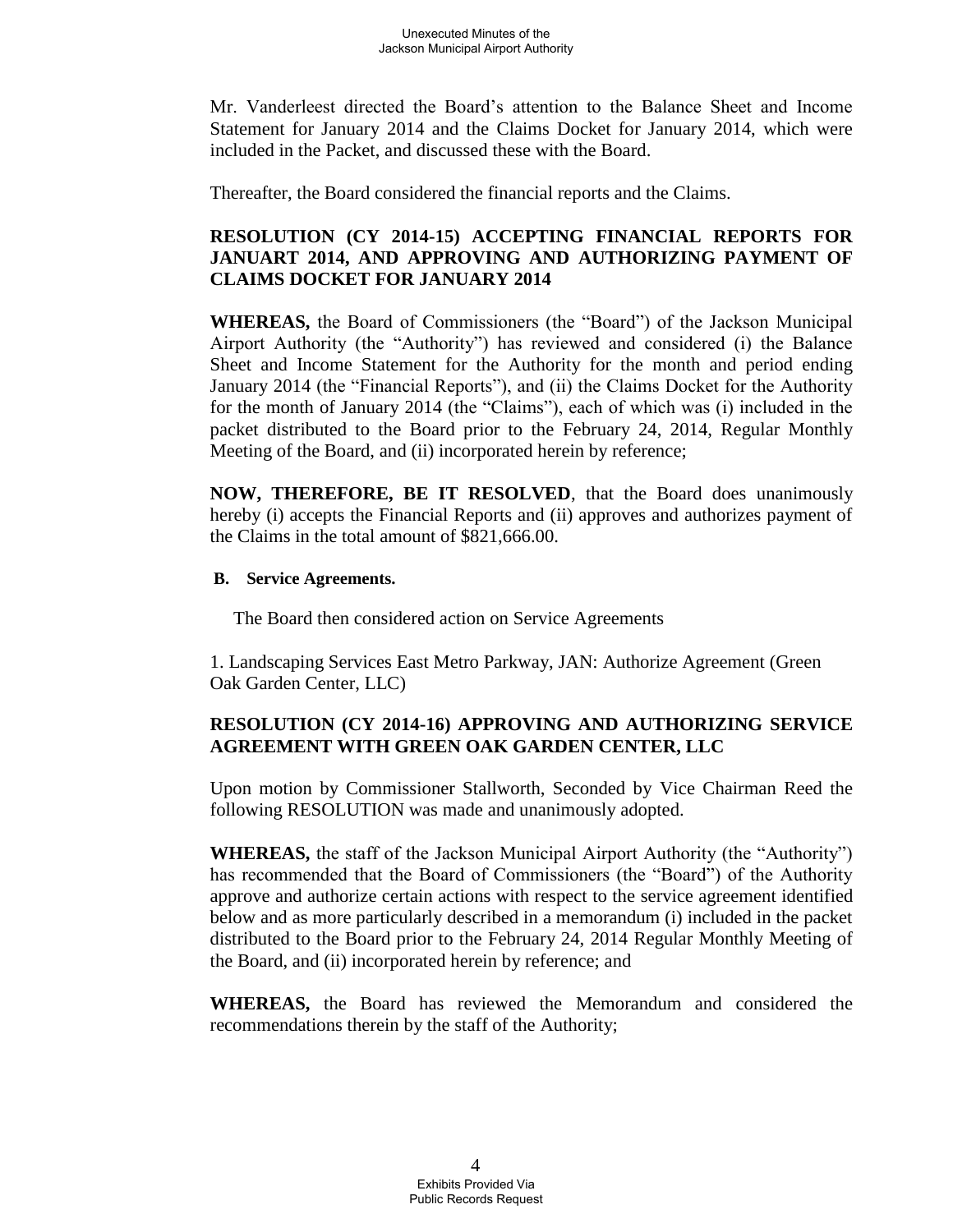**NOW, THEREFORE, BE IT RESOLVED,** the Board hereby determines that it would be in the best interests of and in furtherance of the duties and responsibilities of the Authority to, and the Board hereby does, take the following actions:

The Board approves and authorizes that certain service agreement with Green Oak Garden Center, LLC, whereby Green Oak Garden Center, LLC, will provide landscape services on JMAA property along the East Metro Parkway services for a period of one calendar year with JMAA having two renewal options for an annual fixed price of \$47,500 as more particularly set out in the Memorandum dated February 3, 2014, which describes this matter, said service agreement to be in such form and to contain such terms and conditions consistent with said Memorandum as may be deemed appropriate by the Chief Executive Officer of the Authority (the "CEO"), as evidenced by his execution thereof.

2. JMAA Contract 12-015, Government Relations Consulting, JMAA: Authorize Renewal of Agreement (Winston & Strawn, LLP)

# **RESOLUTION (CY 2014-17) APPROVING AND AUTHORIZING SERVICE AGREEMENT WITH WINSTON & STRAWN, LLP ("W&S")**

Upon motion by Commissioner Stallworth, Seconded by Vice Chairman Reed the following RESOLUTION was made and unanimously approved

**WHEREAS,** the staff of the Jackson Municipal Airport Authority (the "Authority") has recommended that the Board of Commissioners (the "Board") of the Authority approve and authorize certain actions with respect to the agreement identified below and as more particularly described in a memorandum (i) dated February included in the packet distributed to the Board prior to the February 24, 2014 Regular Monthly Meeting of the Board, and (ii) incorporated herein by reference; and

**WHEREAS,** the Board has reviewed the Memorandum and considered the recommendations therein by the staff of the Authority;

**NOW, THEREFORE, BE IT RESOLVED,** the Board hereby determines that it would be in the best interests of and in furtherance of the duties and responsibilities of the Authority to, and the Board hereby does, take the following actions:

The Board approves and authorizes renewal of service agreement with W&S whereby W&S will provide governmental relations and representation services for the period February 1, 2014 – September 30, 2014. Compensation to W&S under the retainer agreement would be \$45,000 (\$5,000 per month), plus out of pocket expenses incurred by W&S. There is no increase in fees under the retainer and the agreement shall be as described in the Memorandum dated February 9, 2014, and to be in such form and to contain such terms and conditions consistent with said Memorandum as may be deemed appropriate by the Chief Executive Officer of the Authority (the "CEO"), as evidenced by his execution thereof.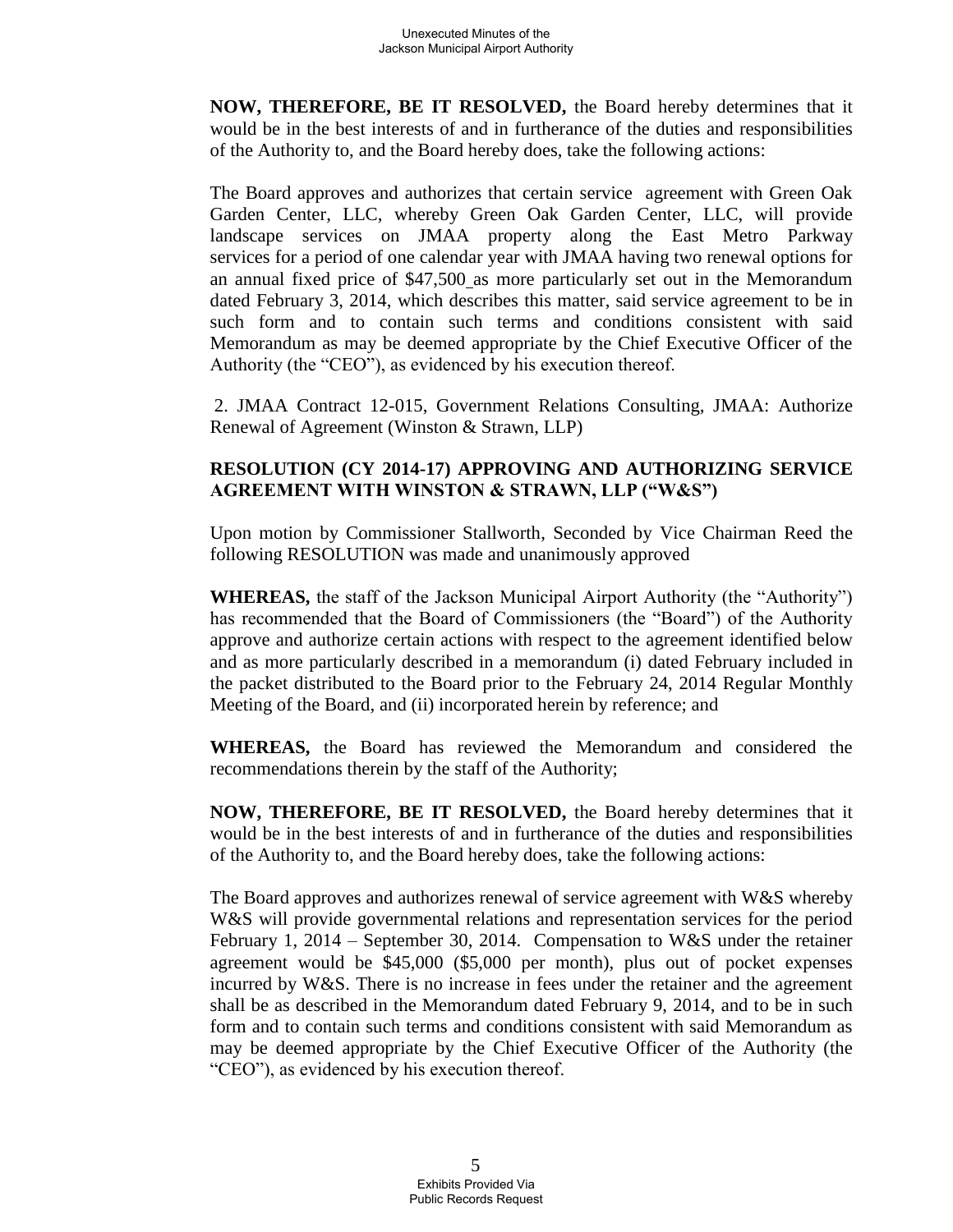3. General Financial Services and Rental Car Audit (Enterprise), JMAA: Authorize Agreement (Kayla Paul-Lindsey CPA Firm, LLC)

# **RESOLUTION (CY 2014-18) APPROVING AND AUTHORIZING AGREEMENT FOR SERVICES WITH KAYLA PAUL-LINDSEY CPA FIRM, P.C. ("KPL, CPA")**

Upon motion by Commissioner Stallworth, Seconded by Vice Chairman Reed the following **RESOLUTION** was made and unanimously approved

**WHEREAS,** the staff of the Jackson Municipal Airport Authority (the "Authority") has recommended that the Board of Commissioners (the "Board") of the Authority approve and authorize certain actions with respect to the service agreement identified below and as more particularly described in an amended memorandum dated February 21, 2014 and incorporated herein by reference; and

**WHEREAS,** the Board has reviewed the Amended Memorandum and considered the recommendations therein by the staff of the Authority;

**NOW, THEREFORE, BE IT RESOLVED,** the Board hereby determines that it would be in the best interests of and in furtherance of the duties and responsibilities of the Authority to, and the Board hereby does, take the following actions:

The Board approves and authorizes agreement with Kayla Paul-Lindsey CPA Firm, P.C. ("KPL CPA"), a Jackson, Mississippi-based certified Disadvantaged Business Enterprise (DBE), to provide financial services in support of JMAA's DBE and Small Business Entity (SBE) programs, and to conduct an audit of Enterprise Leasing Company-South Central, LLC ("Enterprise") as contemplated by the Non-Exclusive Concession Agreement for On-Airport Automobile Rental Operations between JMAA and Enterprise. Fees and expenses under the agreement are not to exceed \$47,330.00 as more particularly set out in the Amended Memorandum dated February 9, 2014, which describes this matter, said agreement to be in such form and to contain such terms and conditions consistent with said Memorandum as may be deemed appropriate by the Chief Executive Officer of the Authority (the "CEO"), as evidenced by his execution thereof.

KPL CPA will also provide two services in support of JMAA's DBE program: (i) an educational seminar series designed to improve the financial management and operations of minority, women-owned and small businesses with tools to strengthen their financial capacity and business operations; and (ii) a customized tool, and training for the JMAA DBE program staff, to assess compliance with JMAA contract terms.

KPL CPA will also conduct an audit to determine if Enterprise is in compliance with its Concession Agreement with JMAA for the reporting of "Gross Revenues" used to calculate Enterprise's concession fee.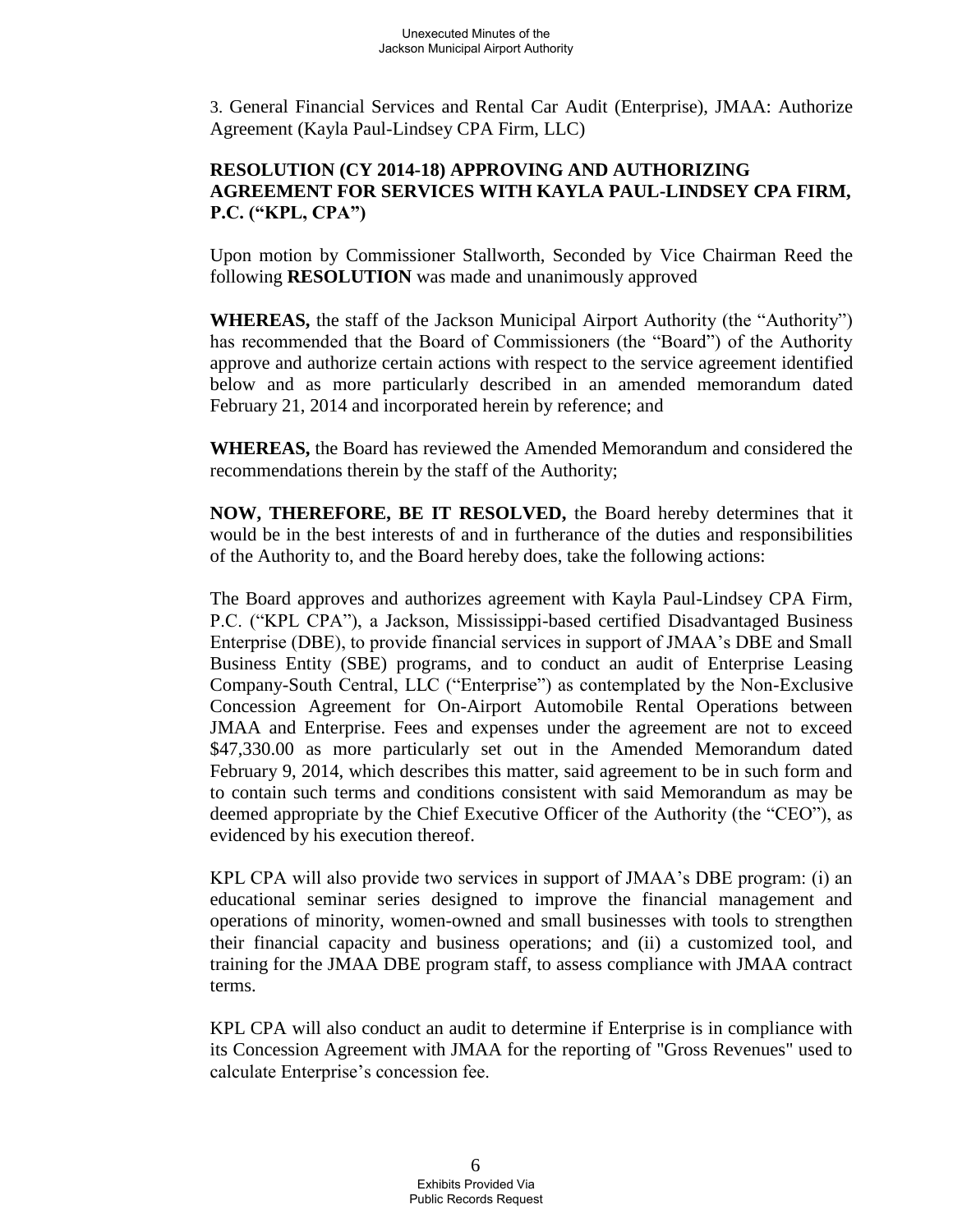4. Passenger Facility Charge Application No. 6, JAN: Authorize Amendment to Consulting Agreement (Ricondo & Associates)

# **RESOLUTION (CY 2014-19) APPROVING AND AUTHORIZING AN AMENDMENT TO ADDENDUM NO. 2 TO THE CURRENT PROFESSIONAL SERVICES AGREEMENT WITH RICONDO & ASSOCIATES**

Upon motion by Commissioner Stallworth, Seconded by Vice Chairman Reed the following RESOLUTION was made and unanimously approved

**WHEREAS,** the staff of the Jackson Municipal Airport Authority (the "Authority") has recommended that the Board of Commissioners (the "Board") of the Authority approve and authorize certain actions with respect to the service agreement identified below and as more particularly described in a memorandum (i) included in the packet distributed to the Board prior to the February 24, 2014 Regular Monthly Meeting of the Board, and (ii) incorporated herein by reference; and

**WHEREAS,** the Board has reviewed the Memorandum and considered the recommendations therein by the staff of the Authority;

**NOW, THEREFORE, BE IT RESOLVED,** the Board hereby determines that it would be in the best interests of and in furtherance of the duties and responsibilities of the Authority to, and the Board hereby does, take the following actions:

The Board approves and authorizes the negotiation and execution of an Amendment to Addendum No. 2 to the current professional services agreement with Ricondo & Associates ("Ricondo") in connection with the preparation of Passenger Facility Charge (PFC) Applications. Additional fees and expenses are not to exceed \$20,000.00, for a new total of \$60,000.00 for services provided under Addendum No. 2. as more particularly set out in the Memorandum dated February 11, 2014, which describes this matter, said agreement to be in such form and to contain such terms and conditions consistent with said Memorandum as may be deemed appropriate by the Chief Executive Officer of the Authority (the "CEO"), as evidenced by his execution thereof.

## **C. Construction Projects**

## **RESOLUTION (CY 2014-20) APPROVING AND AUTHORIZING CERTAIN ACTION WITH RESPECT TO A PROPOSED AWARD TO LANE LINE, LLC ("LANE LINE"), A MISSISSIPPI LIMITED LIABILITY CORPORATION BASED IN FLOWOOD, MISSISSIPPI.**

Upon motion by Commissioner Stallworth, Seconded by Vice Chairman Reed the following RESOLUTION was made and unanimously approved.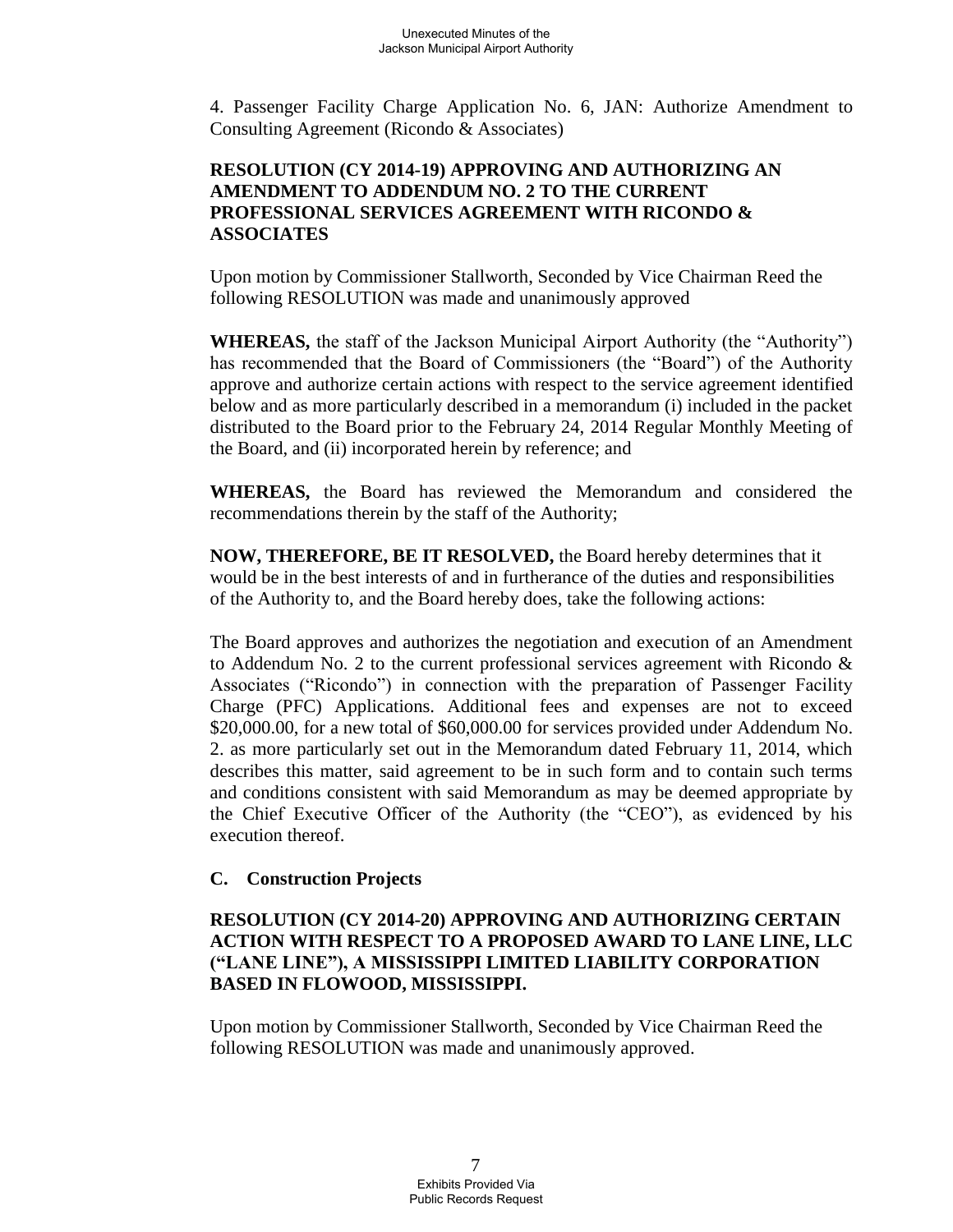**WHEREAS,** the staff of the Jackson Municipal Airport Authority (the "Authority") has recommended that the Board of Commissioners (the "Board") of the Authority approve and authorize certain actions with respect to certain project identified below, all as more particularly described by a memorandum (i) included in the packet distributed to the Board prior to the February 24, 2014, Regular Monthly Meeting of the Board, and (ii) incorporated herein by reference; and

**WHEREAS,** the Board has reviewed the Memorandum and considered the recommendations therein by the staff of the Authority;

**WHEREAS**, General Counsel informed the Board that with respect to the bid irregularity noted in the previously identified Memorandum based upon Mississippi Attorney General Opinion No. 2012-00056 said irregularity may be waived in the discretion of the Board and General Counsel recommends waiver of it;

**NOW, THEREFORE, BE IT UNANIMOUSLY RESOLVED,** the Board hereby determines that it would be in the best interests of and in furtherance of the duties and responsibilities of the Authority to, and the Board hereby does, take the following actions: (1) The Board regarding the bid irregularity noted in the previously identified Memorandum finds that said irregularity (a) does not violate any mandatory statutory provisions; (b) the irregularity does not in any way destroy the competitive character of the bid; (c) the irregularity has no effect as to the amount of the bid; and (d) the irregularity does not give Lane Line, LLC an advantage or benefit over the other bidders and therefore the Board in its discretion waives said irregularity and (2) The Board approves and authorizes execution and accomplishment of contract to Lane Line to perform the following scope of work:

#### **SCOPE OF WORK**

#### **Engineering**

- 1. Remove rubber deposits;
- 2. Remove existing non-conforming markings;
- 3. Prepare surfaces; and

4. Repaint all existing markings to comply with FAA standards (approximately 300,000 square feet of reflective paint, and 100,000 square feet of non-reflective paint).

#### **Non-Professional Services**

- 1. Remove rubber deposits on Runway 16L/34R and Runway 16R/34L
- 2. Remove, replace and or correct existing noncompliant markings on:
	- a. Runway16L/34R,
	- b. Runway16R/34L,
	- c. Taxiways Alpha, Bravo, Charlie, Delta, Foxtrot and adjacent connecting taxiways,
	- d. Taxilane Echo,
	- e. Mississippi Air National Guard 172d Airlift Wing "Connectors,"
	- f. A Touch Down Zone marking on Runway 16L/34R,
- 3. Lead in lines from Runways to Taxiways, and Taxiways to the Parking Ramp,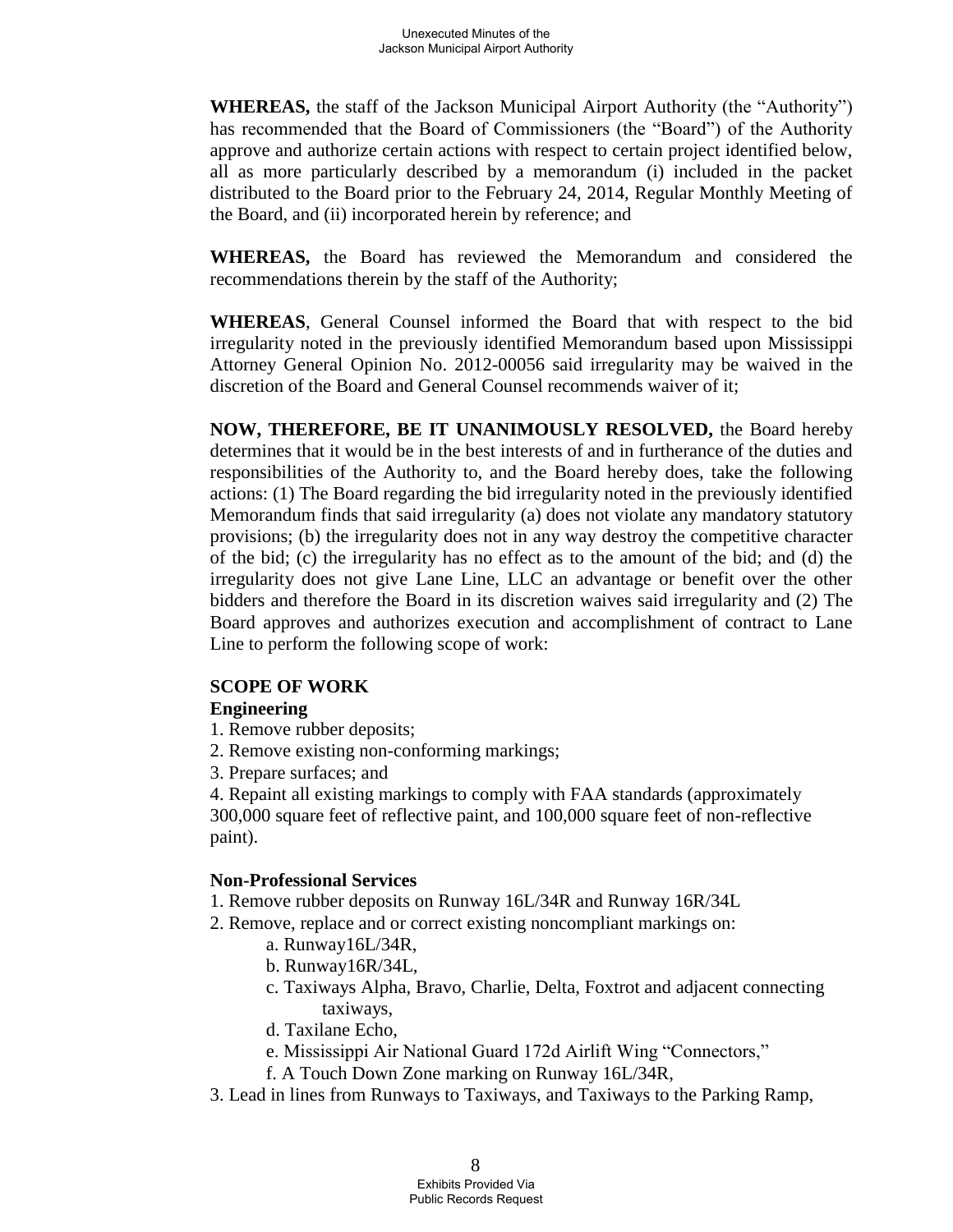4. The ground vehicle roadway markings on the main Terminal Ramp and West Cargo Ramp.

At a cost not to exceed \$416,193, as more particularly set out in the Memorandum dated February 18, 2014, which describes this matter, said agreement to be in such form and to contain such terms and conditions consistent with said Memorandum as may be deemed appropriate by the Chief Executive Officer of the Authority (the "CEO"), as evidenced by his execution thereof.

### **D. Procurements**

## **RESOLUTION (CY 2014-21)APPROVING AND AUTHORIZING SOLE SOURCE PURCHASE ROM ALLEN ENTERPRISES, INC., ("ALLEN") OF ORLANDO, FLORIDA, A LICENSED VENDOR FOR THE ADB LIGHTING TECHNOLOGIES ("ADB") PRODUCTS CURRENTLY IN PLACE AT JAN**

Commissioner Stallworth moved and Commissioner Harris seconded and the following resolution was unanimously approved and adopted.

**WHEREAS**, JMAA staff obtained a written quote for this purchase from Allen Enterprises, Inc., ("Allen") of Orlando, Florida, a licensed vendor for the ADB Lighting Technologies ("ADB") products currently in place at JAN in the amount of \$47,166.56.

**WHEREAS,** JMAA staff obtained a second written quote from Liberty Airport Systems Inc. of Burlington, Ontario ("Liberty"). Liberty offers a similar automated lighting control product, though it is not compatible with the ADB system and would require a wholesale replacement of the airfield lighting control system for the price of \$89,750

**WHEREAS,** Staff is recommending accepting the quote of \$47,166.56 from Allen as a sole source purchase in compliance with FAA certification requirements.

**WHEREAS,** the Board has reviewed the Memorandum dated **February 21, 2014**  and considered the recommendations therein by the staff of the Authority;

**NOW, THEREFORE, BE IT RESOLVED,** the Board hereby determines that it would be in the best interests of and in furtherance of the duties and responsibilities of the Authority to, and the Board hereby does, take the following actions:

The Board hereby authorizers and approves a sole source purchase from Allen Enterprises, Inc., ("Allen") of Orlando, Florida, a licensed vendor for the ADB Lighting Technologies ("ADB") products currently in place at JAN in the amount of \$47,166.56 as more specifically outlined in that certain memorandum dated February 21, 2014 and incorporated herein by reference..

The equipment comes with a one year manufacturer's warranty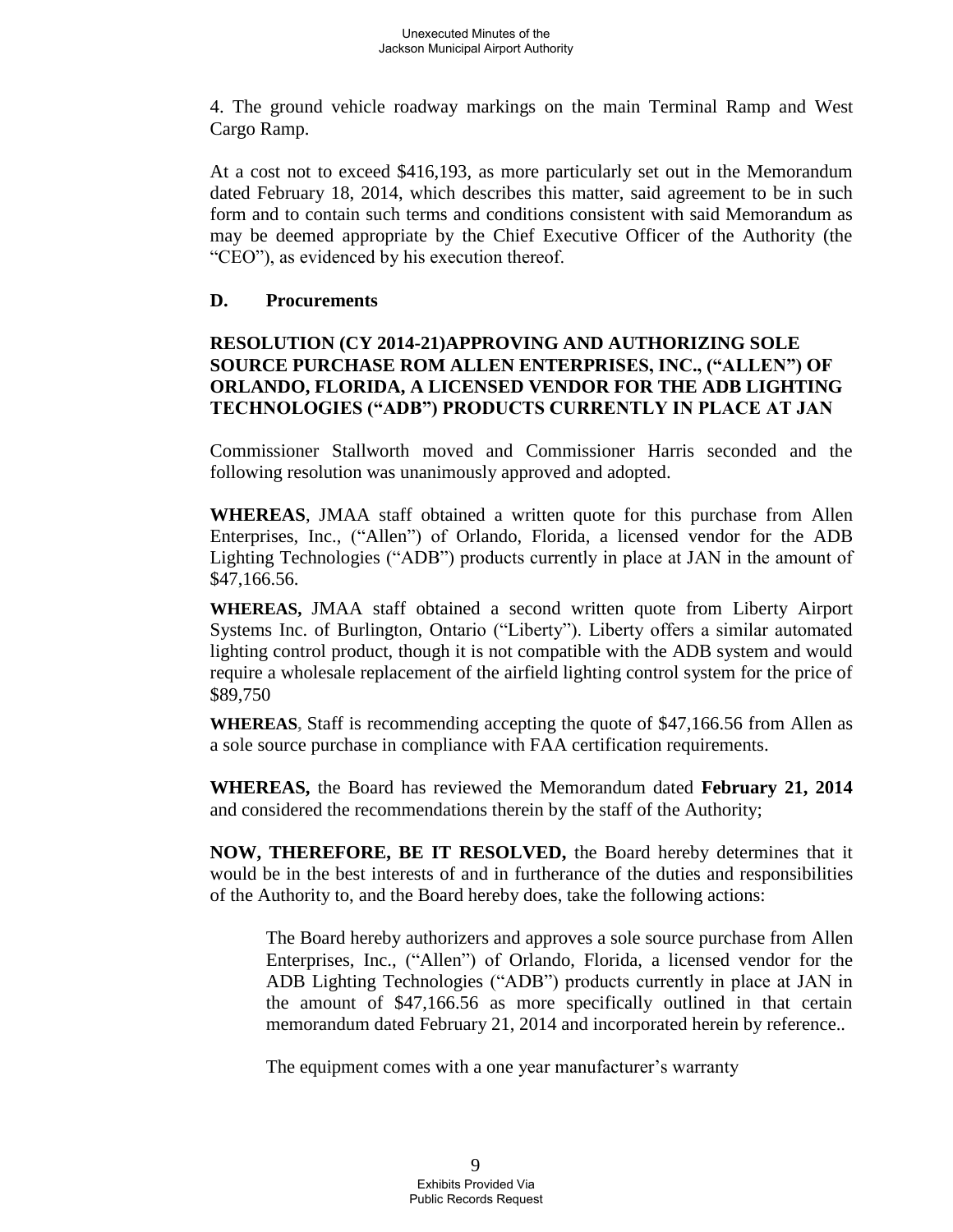### **E. OTHER MATTERS**

Retiring Board Members:

# **RESOLUTIONS (CY 2014-22) HONORING AND COMMENDING DR. GLENDA GLOVER, DR. SYLVIA STEWART, MRS. JOHNNIE P. PATTON, and MR. GEORGE E. IRVING, SR.**

Upon motion by Commissioner Hartley, Seconded by Commissioner Stallworth the following **RESOLUTION** was made and approved

**And by Separate resolutions as set forth herein after, the Board unanimously resolved to adopt and approve separate resolutions honoring and commending each of the four forenamed former commissioners in the forms attached. (See Attachment of separate resolutions commending the four aforesaid retiring Commissioners.)** 

Upon motion by Commissioner Stallworth, Seconded by Vice Chairman Reed the following RESOLUTION was made and unanimously approved

## **RESOLUTION (CY 2014-23) APPROVING AND AUTHORIZING AGREEMENT WITH LAMAR ADVERTISING INCORPORATED ("LAMAR") OF JACKSON, MISSISSIPPI REGARDING** *IFLY.JACKSON.COM* **AND AIR CARRIER SERVICE ADVERTISEMENT**

Upon motion by Commissioner Stallworth, Seconded by Commissioner Hartley the following **RESOLUTION** was made and approved

**WHEREAS,** the staff of the Jackson Municipal Airport Authority (the "Authority") has recommended that the Board of Commissioners (the "Board") of the Authority approve and authorize certain actions with respect to agreement identified below and as more particularly described in a memorandum (i) included in the packet distributed to the Board prior to the February 24, 2014 Regular Monthly Meeting of the Board, and (ii) incorporated herein by reference; and

**WHEREAS,** the Board has reviewed the Memorandum and considered the recommendations therein by the staff of the Authority;

**NOW, THEREFORE, BE IT RESOLVED,** the Board hereby determines that it would be in the best interests of and in furtherance of the duties and responsibilities of the Authority to, and the Board hereby does, take the following actions:

The Board approves and authorizes negotiating and entering into agreement with Lamar Advertising Incorporated ("Lamar") of Jackson, Mississippi, for the purpose of promoting air transportation services offered at the Jackson-Medgar Wiley Evers International Airport (JAN) at a not-to-exceed cost of \$61,175.00 as more particularly set out in the Memorandum dated February 11, 2014, which describes